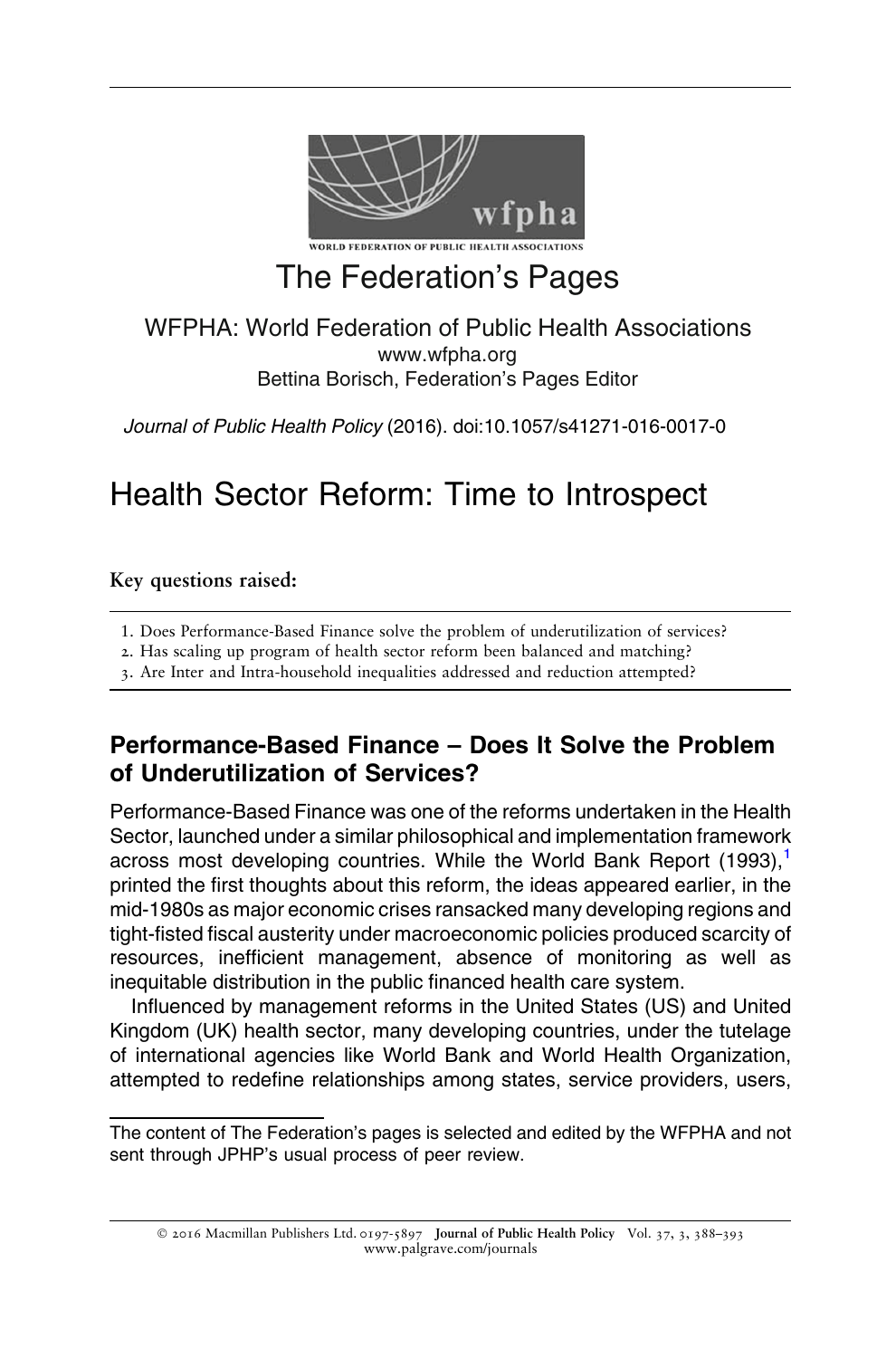and other health-related organizations, such as hospital boards and private sector providers of goods and services.<sup>[2](#page-5-0)</sup>

In the name of health care reform, controlling the knobs of financial mechanisms gained crucial importance.<sup>[3](#page-5-0)</sup> Reduced reliance on public financing and greater emphasis on Public Private Partnership (PPP) mechanisms were expected, by the framers of this approach, to improve cost control and increase cost recovery, along with decentralization at the community level, addition of Performance Based Finance (PBF) to the front line health workers, and incentive schemes for the beneficiaries.

However, with user charges introduced in public sector, the cost of health care, particularly for the poorest, rose without limits in India, pushing the already impoverished into a 'Medical Poverty Trap'.

Looking back, after more than a decade of these reforms, gains appear to be far less than expected and concerns have evolved for both equity and efficiency.

In India, the PBF system did enhance service utilization, but also resulted in severe inequity and potential adverse effect on related, but non-incentivized services like use of contraception methods, nutritional awareness etc. $4,5$  For the providers, who receive PBF, the 'units of service' remain the baby and pregnant mothers pre-dominantly. This discouraged providers from making the women aware of contraception opportunities and choice. PPP programs usually ended in reaping private benefits at the government's cost, taking full advantage of opening unregulated markets for health care delivery.

### Scaling Up Program of Health Sector Reform – Have They been Balanced and Matching

Experiences in many developing countries reveal that, from the provider's perspective, scaling up programs has meant "doing something in a big way to improve some aspect of a population's health $\frac{1}{6}$  $\frac{1}{6}$  $\frac{1}{6}$  in many countries the big push in infrastructure has not been commensurate with expansion of workforce or vice-versa. Even though more hospitals are created, it is not matched with more doctors and nurses - hence utilization of new hospital beds remains less than optimal and automatically the output stagnates. Thus without reaping the benefits of 'scale effect', when all the inputs are increased in a fixed proportion, the production will continue to remain at the initial levels. A quick look at the finance and input positions across countries in the region would be illuminating. For simple convenience, we focus on certain countries in Asia, often identified as the most critical zone in terms of health status.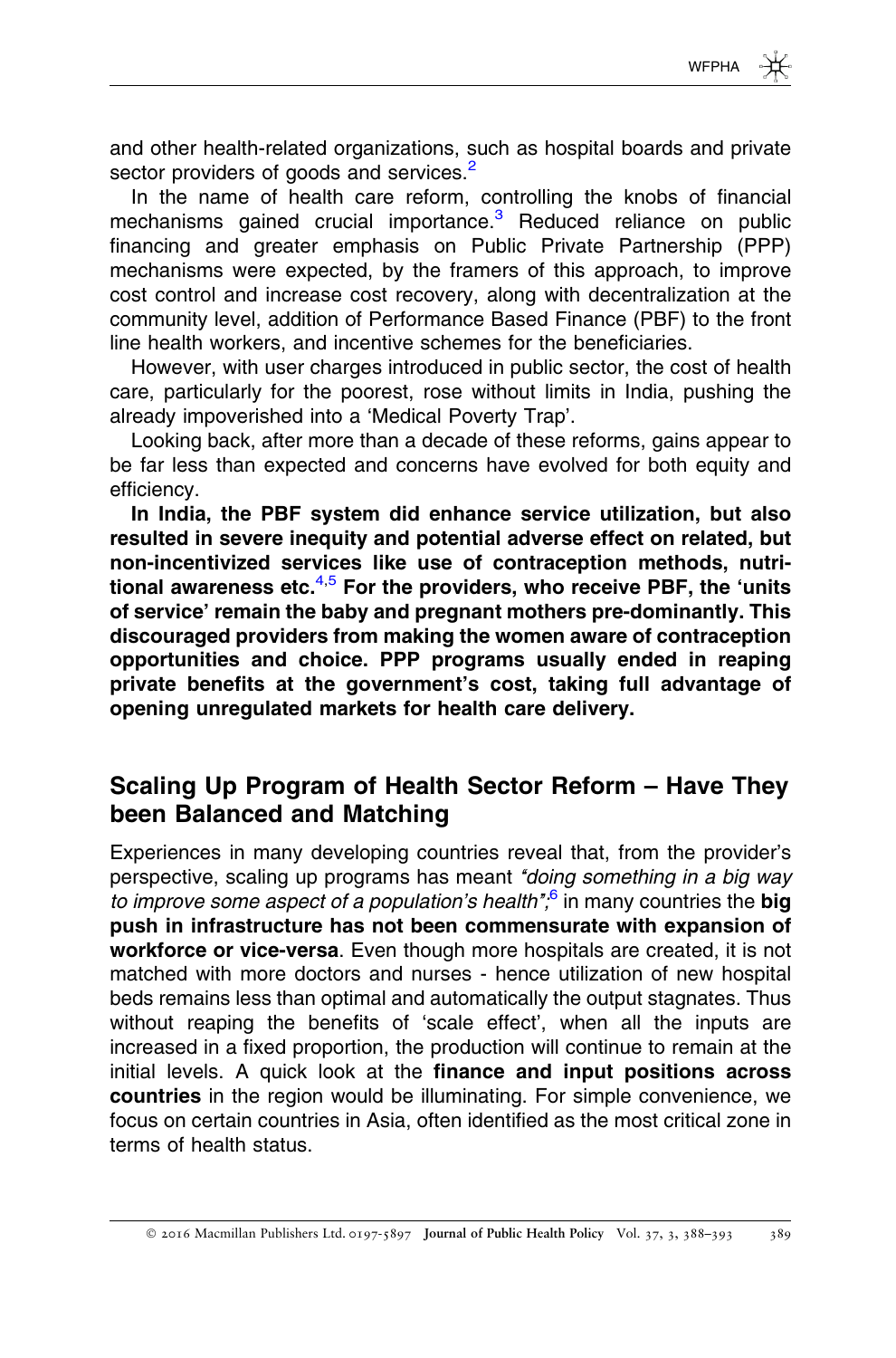|             | 2000 | <b>200I</b> | 2002 | 2003 | 2004 | 2005        | 2006 | 2007 | 2008 | 2009 | Growth<br>rate<br>from<br>2000 to<br>$2009\%$ |
|-------------|------|-------------|------|------|------|-------------|------|------|------|------|-----------------------------------------------|
| Nepal       | 35.3 | 37.7        | 36   | 27.8 | 23.9 | 23.4        | 26.1 | 30.7 | 24   | 24.9 | $-41.8$                                       |
| Vietnam     | 38.7 | 38.5        | 39.3 | 32.3 | 25.9 | 26.8        | 31.4 | 30   | 3I   | 30.1 | $-28.6$                                       |
| Bangladesh  | 39   | 39.9        | 39.7 | 37.6 | 38.8 | 34.9        | 36.5 | 34.4 | 31.4 | 31.7 | $-23.0$                                       |
| India       | 27.5 | 27.1        | 25   | 25.7 | 22.5 | 23          | 27.5 | 29.6 | 32.4 | 32.8 | 16.2                                          |
| Pakistan    | 2I.2 | 20.4        | 28   | 22.9 | 23.9 | 25.1        | 29.8 | 29.9 | 32.3 | 32.8 | 35.4                                          |
| Indonesia   | 51.8 | 54.4        | 54.2 | 49.3 | 48.5 | 39.5        | 40.I | 38.1 | 43.5 | 36.6 | $-41.5$                                       |
| Sri Lanka   | 48.3 | 46          | 43.7 | 41.7 | 46.2 | 46.6        | 47.7 | 48.7 | 43.7 | 45.2 | $-6.9$                                        |
| Philippines | 35.3 | 35.1        | 34.8 | 35.4 | 39.2 | 38.5        | 40.2 | 40   | 44.2 | 47.6 | 25.8                                          |
| China       | 38.3 | 35.6        | 35.8 | 36.2 | 38   | 38.8        | 40.7 | 45.3 | 47.3 | 50.1 | 23.6                                          |
| Malaysia    | 44.8 | 42.9        | 44.5 | 44.6 | 44.8 | $5^{\circ}$ | 56.4 | 55.4 | 55.8 | 52.4 | 14.5                                          |
| Thailand    | 75.8 | 74.3        | 72.3 | 68   | 64.4 | 64.9        | 63.8 | 63.5 | 56.4 | 56.1 | $-35.1$                                       |
| Bhutan      | 81.9 | 82.5        | 81.7 | 80.9 | 76.4 | 72.5        | 74.I | 83.8 | 78.4 | 79.3 | $-3.3$                                        |

Table 1: % of government expenditure on health as total expenditure on health, 2000-2009[8](#page-5-0)

In 2009, in terms of government spending on health as a share of total expenditure, India, a strong economy within the Asian regions, was just ahead of Bangladesh with fourth position from the bottom (Table 1).

During the decade from 2000 to 2009, the share increased by 16 percent in India, whereas the similar figures for Malaysia, China and Philippines were at 14.5 per cent, 23.6 percent and 25.8 percent, respectively. The growth was the highest in Pakistan at 35.4 per cent.<sup>[7](#page-5-0)</sup> This share declined even in Sri Lanka, which has the best indicator of human development within the region.

This is coupled with **inequitable distribution of resources**. Among these twelve countries the density of nursing and midwifery personnel was highest in Philippines, followed by Malaysia and Indonesia, with Bangladesh reporting the lowest density. India occupied the sixth position (Table [2](#page-3-0)).

In India, health sector reform under National Rural Health Mission (NRHM) has introduced a few strategic innovations including strengthening of rural health facilities through an untied fund to enable local intervention at the primary level and service delivery at household level, through the Accredited Social Health Activist (ASHA). ASHAs expect to be paid incentives based on PBF to encourage Institutional delivery (ID), Antenatal Check-up and Complete Immunization. A study based on primary survey in West Bengal, India shows that the use of ASHAs and incentive scheme of Janani Surasha Yojana (JSY) have pushed up the numbers of ID significantly, but the state government has not been able to improve the availability of maternity beds, General Duty Medical Officers or Specialist gynecologists in block and sub-division level hospitals in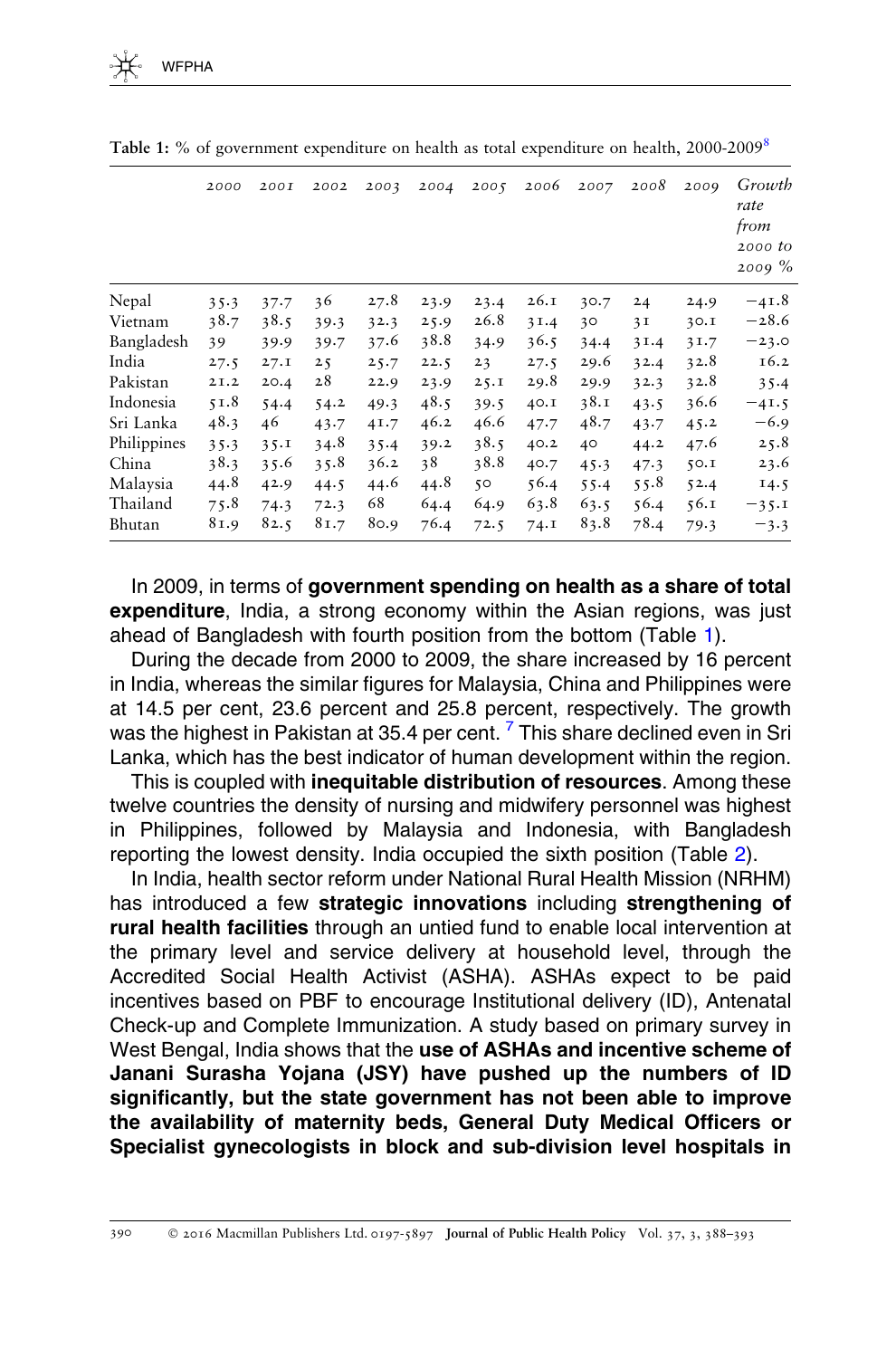| Country     | Nursing and midwifery personnel<br>density (per 10 000 population) |
|-------------|--------------------------------------------------------------------|
| Bangladesh  | 2.7                                                                |
| Bhutan      | 3.2                                                                |
| Nepal       | 4.6                                                                |
| Pakistan    | 5.6                                                                |
| Vietnam     | 10.I                                                               |
| India       | 13.0                                                               |
| China       | 13.8                                                               |
| Thailand    | 15.2                                                               |
| Sri Lanka   | 19.3                                                               |
| Indonesia   | 20.4                                                               |
| Malaysia    | 27.3                                                               |
| Philippines | 60.0                                                               |

<span id="page-3-0"></span>Table 2: Density of Nursing and midwifery personnel/10000population in 2009-2011: <sup>[8](#page-5-0)</sup>

Note: Data for India are from 2005, for Sri Lanka and Bangladesh 2007 and for China 2009

West Bengal, India. As a result, the risk of neonatal death appears to increase if the baby is delivered in a public hospital in the state, which renders the entire effort of health reform counterproductive.<sup>[9](#page-5-0)</sup> Additionally, utilization of non-incentivized services (like awareness for breastfeeding, contraception usage etc.) stagnates in post reform era, portraying neglect of 'low hanging fruits'<sup>[10](#page-5-0)</sup> in developing countries.

#### Are Inter and Intra-household Inequalities Addressed and Reduction Attempted?

It is partially true that incentive schemes have been successful in expanding health care services across economic and social classes, thus reducing inter-household disparities. Persisting Intra-household discriminations has perpetuated limited access to health care for women.<sup>[11](#page-5-0)</sup>

Bargain models clearly revealed that women who have more education, who earn more than their spouses, or who are the sole earners in their marriage have the highest likelihood of frequent and severe violence;<sup>12</sup> which seriously restrict their choice of health care services.

Similarly, studies also locate the negative impact of a mother's employment status on her child's immunization status  $13$  contradicting the assumption that mother's employment and, hence, income, increases her awareness and raises the family's expenditure on human development.

As most of the working women in developing countries work in informal sector, they seldom enjoy any medical leave at their workplaces and hence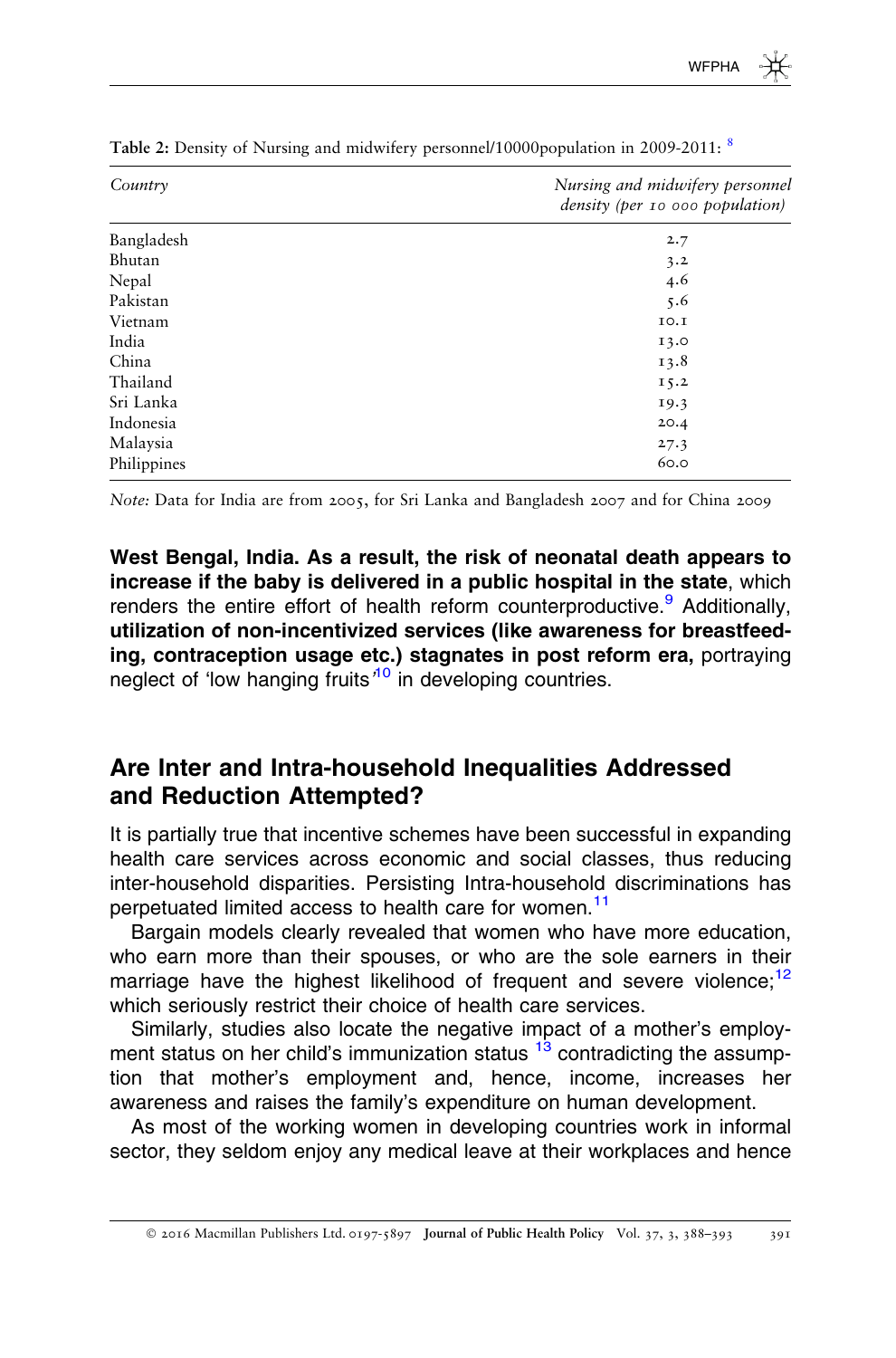

invest little time and effort to their own health care. Thus the traditional development measures like education and participation in labor force assume highly non-linear relationship with health status and nature of health sector reform have not been able to break these barriers **appreciably**. The impact varies across regions depending upon initial status and degree of social transformation. A 'one size fits all' approach does not take into account contextual factors, such as levels of social development (''backwardness'') and economic conditions, which influ-ence the outcome of reforms.<sup>[14](#page-5-0)</sup>

Realization of the limited impact of health care reforms like PBF, has brought back the issue of 'what is delivered and how it is delivered', rather than 'who delivers'.

### **Conclusions**

Health sector reforms in India, now more than ever before, need focused attention to mend the neglect of public health and primary health care. As India joins an increasing league of countries in implementing universal health coverage for its 1.2 billion citizens over the coming decade, a key focus area of the Indian government is to reorient India's existing health system. For this it is important focus on:

- Considering again approaches and strategies of Performance based financing –on the basis of lessons learnt
- Equitable distribution of resources
- Contextual factors, such as social development ('social backwardness') and economic conditions, which influence the outcome of reforms
- Targeted actions for addressing gender inequalities
- 'What is delivered and how it is delivered', rather than 'who delivers'

The 14th World Congress on Public Health provided useful insights from public health professionals, health workers, professional bodies, non-governmental organizations, international agencies, donors, and foundations to propel action in India towards a new framework of health sector reforms.

Arijita Dutta<sup>a</sup> and Madhumita Dobe<sup>b</sup> a University of Calcutta, Kolkata, India b Department of Health Promotion & Education, AIIH&PH, Kolkata, India E-mail: dutta.arijita@gmail.com